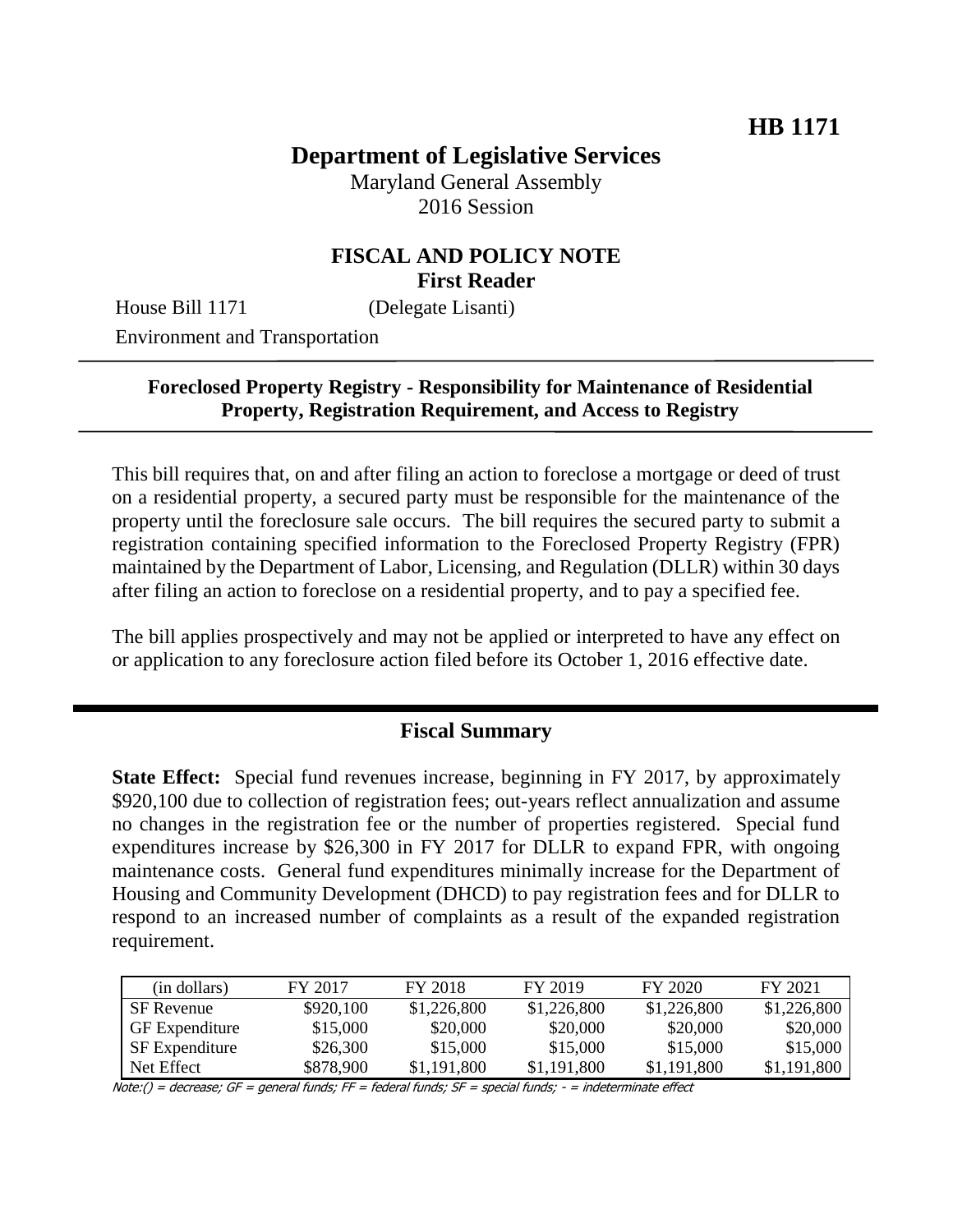**Local Effect:** Minimal increase in fine revenue if a local jurisdiction imposes a fine for failure to register. Minimal increase in property tax revenue if a local jurisdiction charges the costs incurred to abate a nuisance or maintain the property as part of the property's tax assessment.

**Small Business Effect:** Potential meaningful. Small businesses that purchase foreclosed properties to renovate and sell must now pay registration fees and be liable for maintenance costs and penalties.

# **Analysis**

**Bill Summary:** The registration for FPR must be on the form required by DLLR and contain (1) the name, telephone number, and address of the secured party; (2) the street address of the property that is subject to the foreclosure action; (3) the date the foreclosure action was filed; (4) whether the property is a single-family or multifamily property; (5) the name and address of the person who is authorized to accept legal service for the secured party; (6) to the best of the secured party's knowledge, whether the property is vacant and the name, telephone number, and street address of the person who is responsible for the maintenance of the property; and (7) whether the secured party has possession of the property.

The bill establishes nonrefundable filing fees of \$50 for a registration filed within the 30-day period after the action to foreclose is filed, and \$100 for a registration filed after the 30-day period. A local jurisdiction is authorized to enact a local law that imposes a civil penalty of up to \$1,000 on a secured party for failure to register. Additionally, the bill expands the ability of a local government that abates a nuisance on or maintains a registered property to collect any incurred costs as a charge included on the property's tax bill for the residential property, as long as specified notice requirements are met.

The bill expands the list of entities and individuals that DLLR may authorize to access FPR to include licensed real estate brokers.

#### **Current Law:**

#### *Foreclosed Property Registry*

State law does not require a secured party to register or maintain a residential property after filing an action to foreclose a mortgage or deed of trust.

HB 1171/ Page 2 Chapter 155 of 2012 required DLLR to establish and maintain an Internet-based FPR for information relating to foreclosure sales of residential property. The law requires a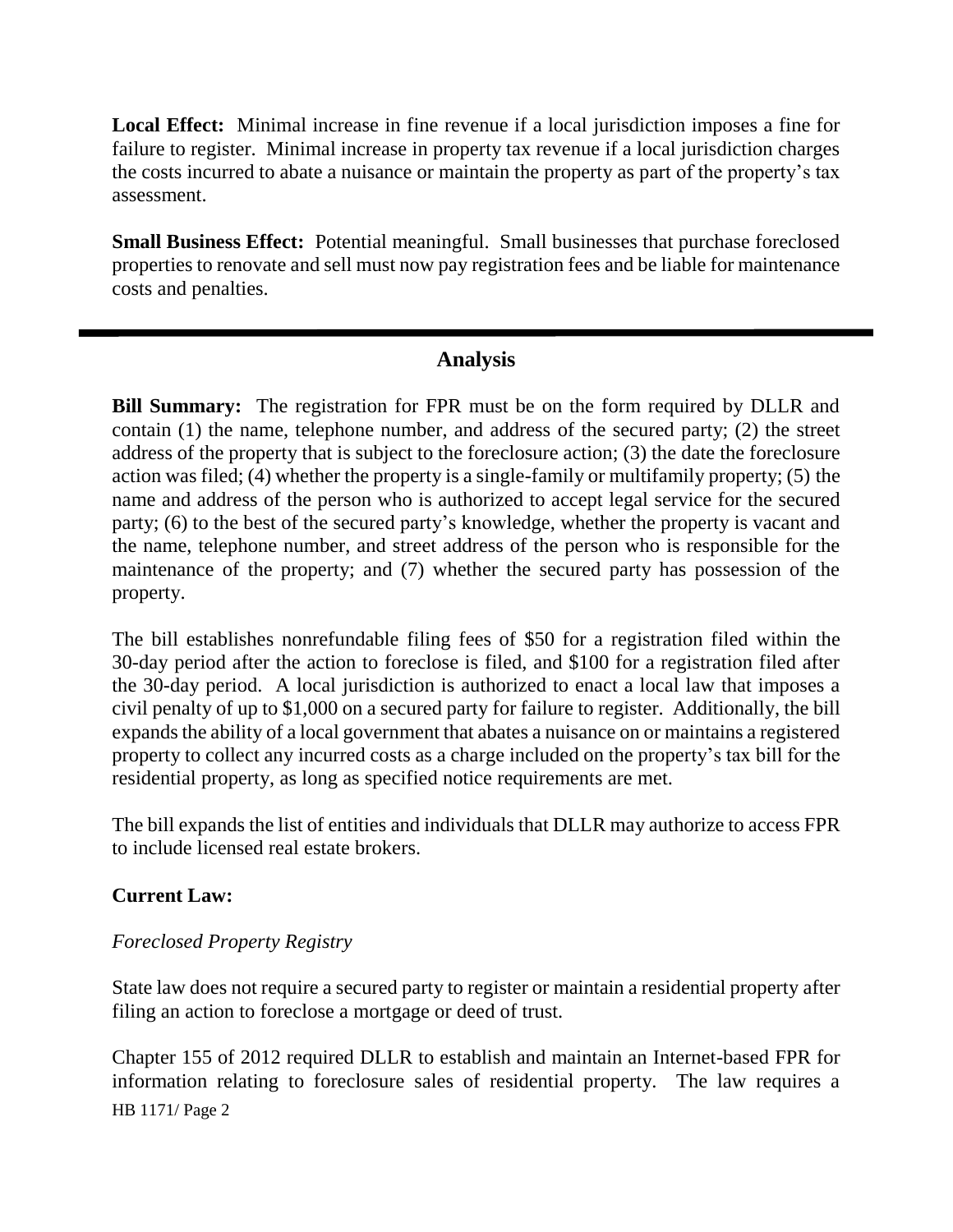foreclosure purchaser to submit an initial registration form to DLLR within 30 days of the sale and a final registration form within 30 days after a deed transferring title to the property has been recorded. A local jurisdiction may enact a local law that imposes a fine of up to \$1,000 for failure to register, and a local government that abates a nuisance on or maintains a registered property may collect any incurred costs as a charge included on the property's tax bill, as long as specified notice requirements are met.

The registry is supported by a special nonlapsing fund administered by DLLR. The fund consists of filing fee revenue collected by DLLR, the fund's investment earnings, money appropriated in the State budget to the fund, and any other money from any other source accepted for the benefit of the fund. The purpose of the fund is to support the development, administration, and maintenance of the registry.

DLLR is prohibited from granting access to the registry to any person or entity other than a local jurisdiction, its agencies or representatives, or a State agency. FPR is not a public record as defined by the State Government Article and is, therefore, exempt from public access requirements. However, DLLR or a local jurisdiction may provide information for a specific property in the registry to a person who owns property on the same block or a homeowners association or condominium in which the property is located.

Only the State may enact a law requiring a notice to be filed with a governmental unit relating to residential properties that are subject to foreclosure. However, another unit of government may require a registration or notice to be filed for a purpose other than one relating to foreclosure, even if a property to be identified in the registration or notice is subject to foreclosure.

#### *Foreclosure Process in Maryland*

Except under specified circumstances, to foreclose on residential property in Maryland, the secured party must first send a notice of intent to foreclose (NOI) to the mortgagor or grantor and the record owner, then file and serve an order to docket (OTD) or a complaint to foreclose. Determining whether an OTD or a complaint to foreclose is appropriate is based on the lien instrument held by the secured party. An action to foreclose a mortgage or deed of trust may not be filed until the later of 90 days after a default in a condition on which the mortgage or deed of trust specifies that a sale may be made, or 45 days after an NOI and accompanying loss mitigation application are sent. An OTD or complaint to foreclose must be filed with the circuit court, and a copy must be served on the mortgagor or grantor. An OTD or a complaint to foreclose must include, if applicable, the license number of both the mortgage originator and the mortgage lender. The OTD or complaint to foreclose must also contain an affidavit stating the date and nature of the default and, if applicable, that the NOI was sent and that the contents of the NOI were accurate at the time it was sent.

HB 1171/ Page 3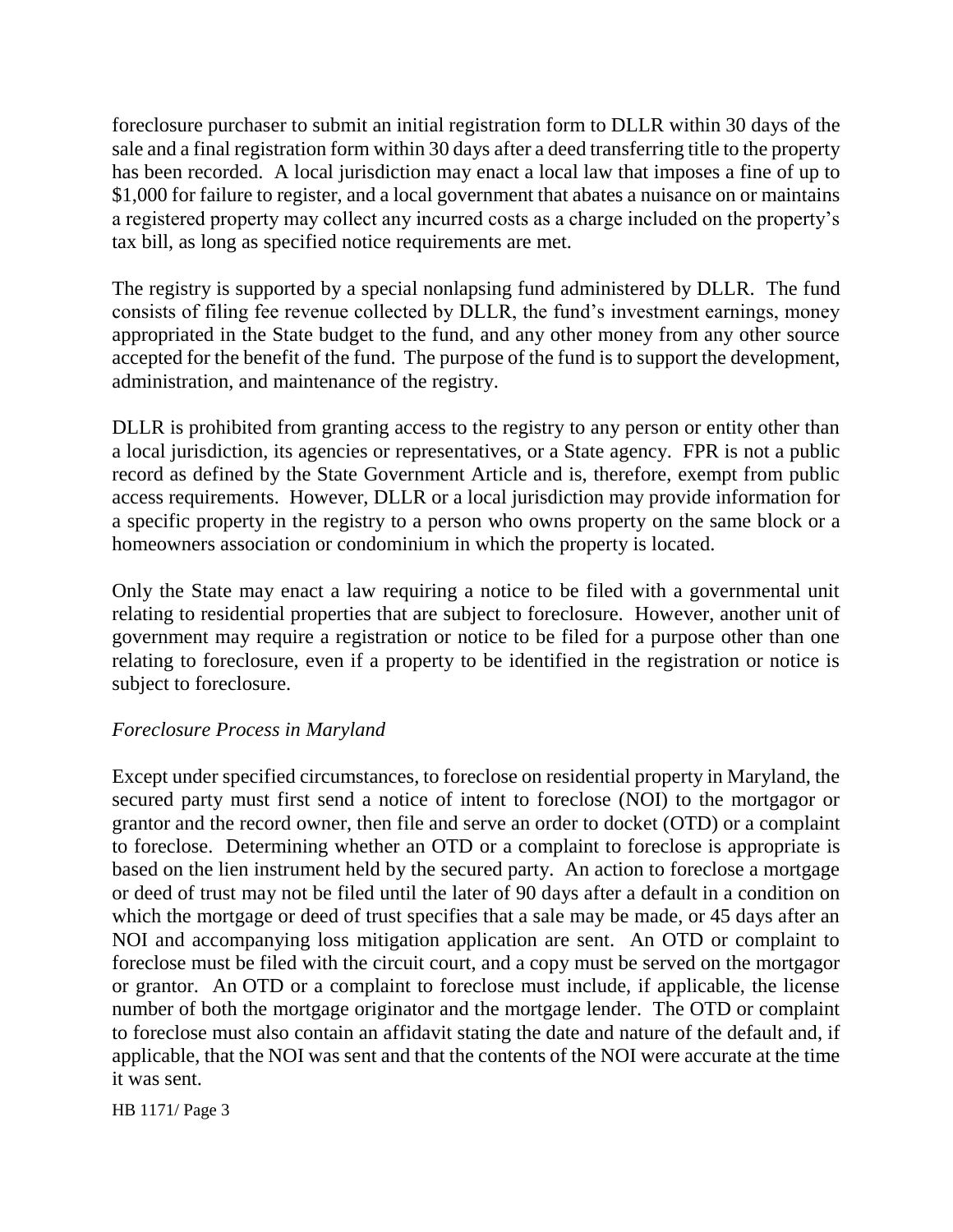#### *Perquisites for Foreclosure Sales*

If the residential property is not owner occupied, a foreclosure sale may not occur until at least 45 days after specified notice is given. If the residential property is owner occupied and foreclosure mediation is not held, a foreclosure sale may not occur until the later of (1) at least 45 days after providing specified notice that includes a final loss mitigation affidavit or (2) at least 30 days after a final loss mitigation affidavit is mailed. Finally, if the residential property is owner-occupied residential property and postfile mediation is requested, a foreclosure sale may not occur until at least 15 days after the date the postfile mediation is held or, if no postfile mediation is held, the date the Office of Administrative Hearings files its report with the court.

**Background:** California law requires the legal owner of a vacant, foreclosed, residential property to maintain the property and permits a governmental entity to impose a civil fine of up to \$1,000 for failure to maintain the property. Failure to maintain includes failing to care for the exterior of the property, failing to take action to prevent trespassers or squatters from remaining on the property, failing to take action to prevent mosquito larvae from growing in standing water, or failing to address other conditions that create a public nuisance.

In 2014, New Jersey passed a law that provides local governments the authority to fine a mortgage holder for failing to maintain a property. The minimum fine for creditors based in New Jersey is \$1,500 per day and \$2,500 per day for out-of-state creditors. The law also requires out-of-state creditors to designate an individual in New Jersey to manage property maintenance.

DLLR advises that, between the fourth quarter of 2014 and the third quarter of 2015, 20,447 properties were the subject of a notice of mortgage loan default or order to docket.

**State Revenues:** Special fund revenues increase by approximately \$920,115 in fiscal 2017 to reflect the collection of registration fees from secured parties for properties where an action to foreclose a mortgage or deed of trust on a residential property is filed on or after the bill's October 1, 2016 effective date. Special fund revenues increase by \$1,226,820 in the out-years reflecting annualization and assuming no changes in registrations or fees.

This estimate is based on information from DLLR about the number of properties that entered foreclosure between the first quarter of 2014 and the third quarter of 2015. DLLR assumes that approximately 80% of properties register within the 30-day period, consistent with current FPR registrations.

**State Expenditures:** Special fund expenditures increase by \$26,250 in fiscal 2017, including \$16,250 to expand the registry to accept additional submissions from secured

HB 1171/ Page 4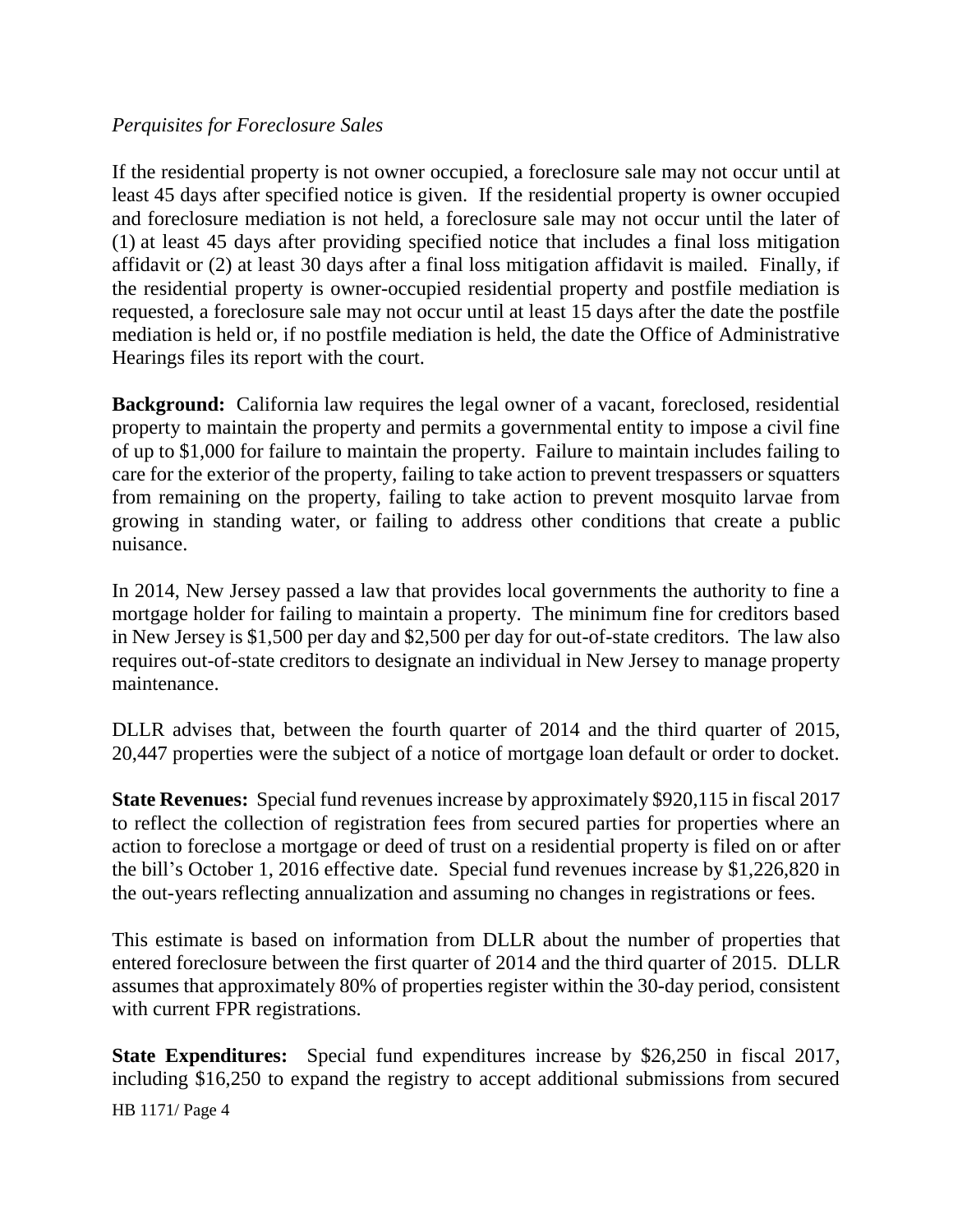parties, and by \$10,000 to expand the system to provide access to licensed real estate brokers. Ongoing annual maintenance costs total \$15,000, including \$10,000 to maintain the registry and \$5,000 to continue to provide access to licensed real estate brokers. DLLR reports that the balance of the Foreclosed Property Registry Fund was \$2,180,090 as of December 12, 2015, and that the Governor's proposed budget for fiscal 2017 includes a total appropriation of \$584,172 from the fund.

DLLR advises that general fund expenditures increase by \$245,500 to hire four full-time staff to receive and resolve an increased number of complaints and to resolve legal issues. Complaints are likely to include requests for information from the registry by individuals, as well as from homeowners and third-party tenants objecting to maintenance performed by the secured party as a result of the bill's requirements. DLLR attributes the need for additional employees to the bill's requirement that licensed real estate brokers be allowed access to the registry, on the basis that licensed real estate brokers will file a significant number of additional complaints. The Department of Legislative Services agrees that complaints will likely increase as a result of the expansion of the registry but does not concur that four additional full-time employees are required to handle the increased volume. While licensed real estate brokers may make additional inquiries or file complaints, State law does not prohibit *any person* from filing a complaint with DLLR, and current law already permits DLLR or a local jurisdiction to provide information on specific properties in the registry to a person who owns property on the same block or a homeowners association or condominium in which the property is located. However, to the extent that complaints increase significantly, additional general funds may be required to hire additional staff.

General fund expenditures increase for DHCD to pay registration fees for properties where DHCD is the secured party. Based on annualized registration costs of \$20,000 to register approximately 400 properties per year, DHCD's registration costs in fiscal 2017 are \$15,000, reflecting the bill's October 1, 2016 effective date. This estimate assumes that DHCD is able to meet the 30-day deadline in all cases.

**Local Fiscal Effect:** To the extent that a local jurisdiction exercises its authority to enact a local law that imposes a civil penalty for failure of a secured party to register a foreclosed property, local revenues may increase. *For illustrative purposes only*, assuming the local jurisdiction enacts a law that imposes the maximum allowable fine of \$1,000 for failure to register a property, if 10 properties are determined to be facing foreclosure but are not registered, local revenues could increase by \$10,000. Additionally, revenues increase to the extent that local governments are newly able to recoup costs to abate a nuisance on or maintain a registered property.

**Small Business Effect:** While most secured parties required to register and maintain properties under the bill are likely to be large companies, some small businesses may

HB 1171/ Page 5